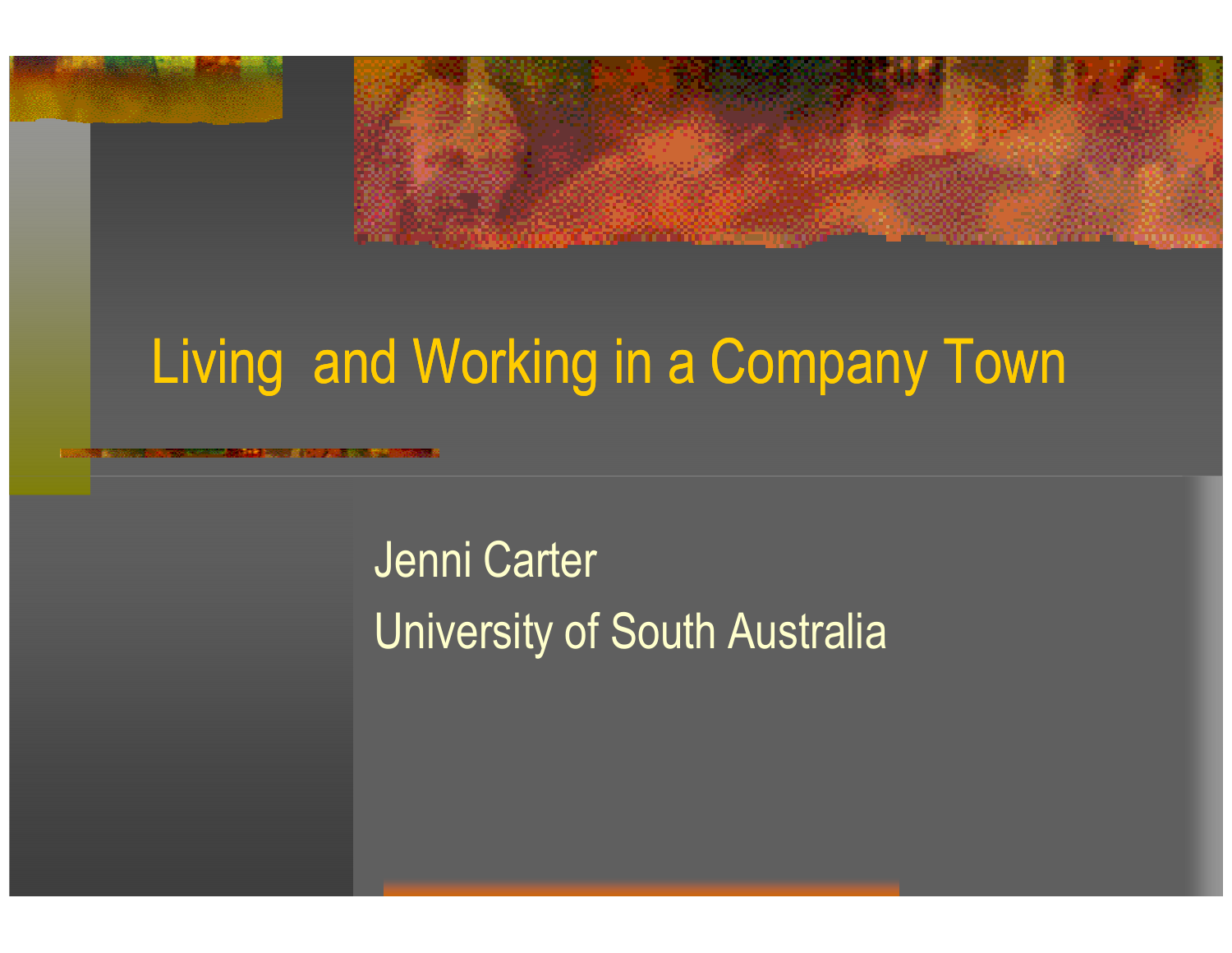**Research interests are concerned with a non** normative approach to justice**EX** Unconditional responsibility to the other Concepts around 'hospitality' and 'friendship' **Axiomatic analysis** 

**EXECUTE:** Within VET interests in 'work' and ACE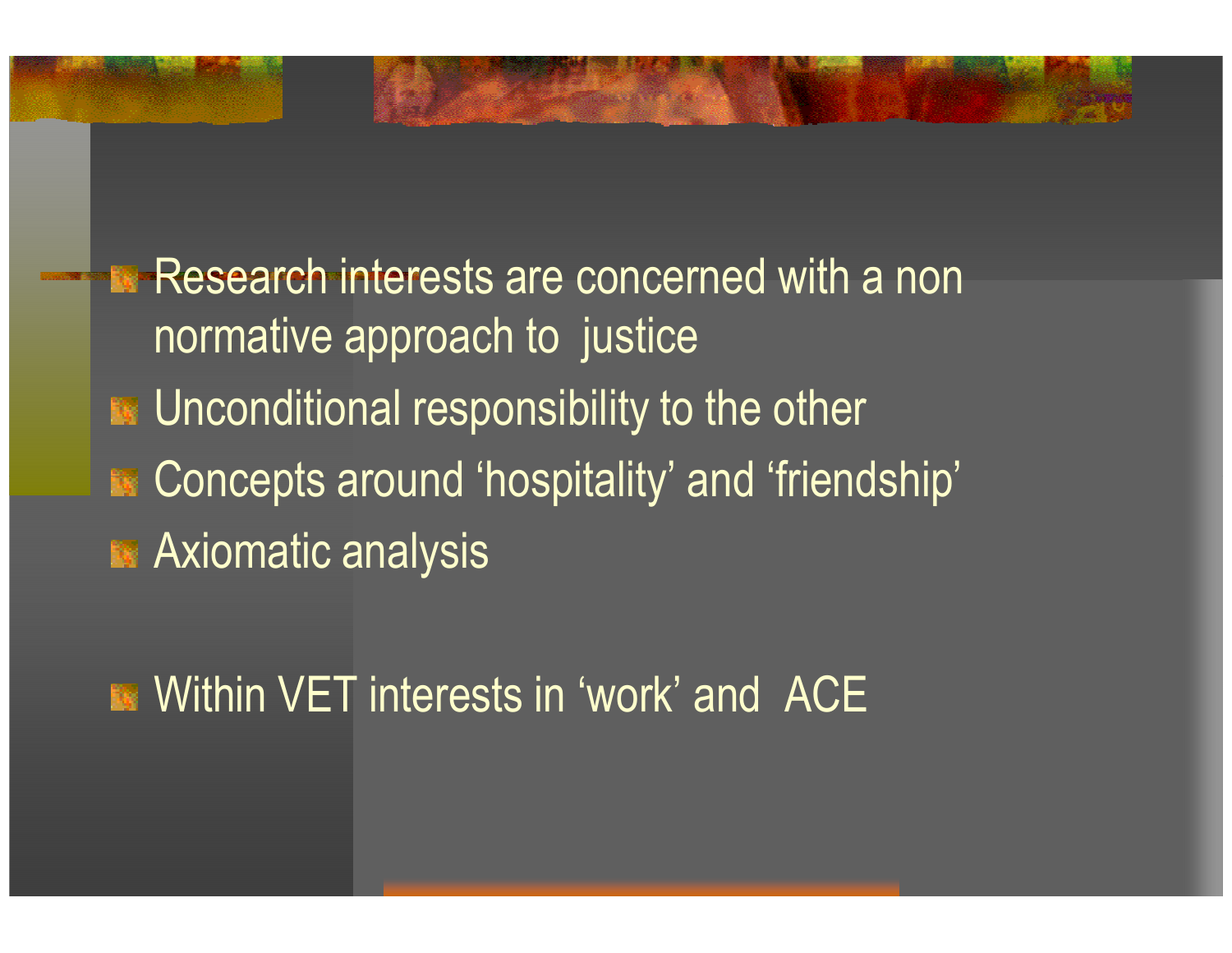## Social Inclusion / Social Justice / VET

- $\bullet$  Potential of VET is more than about opportunities for 'disadvantaged'
- •• Has a contribution to strengthening and building ethical and political relations and responsibilities within the complexity of the local / global problematic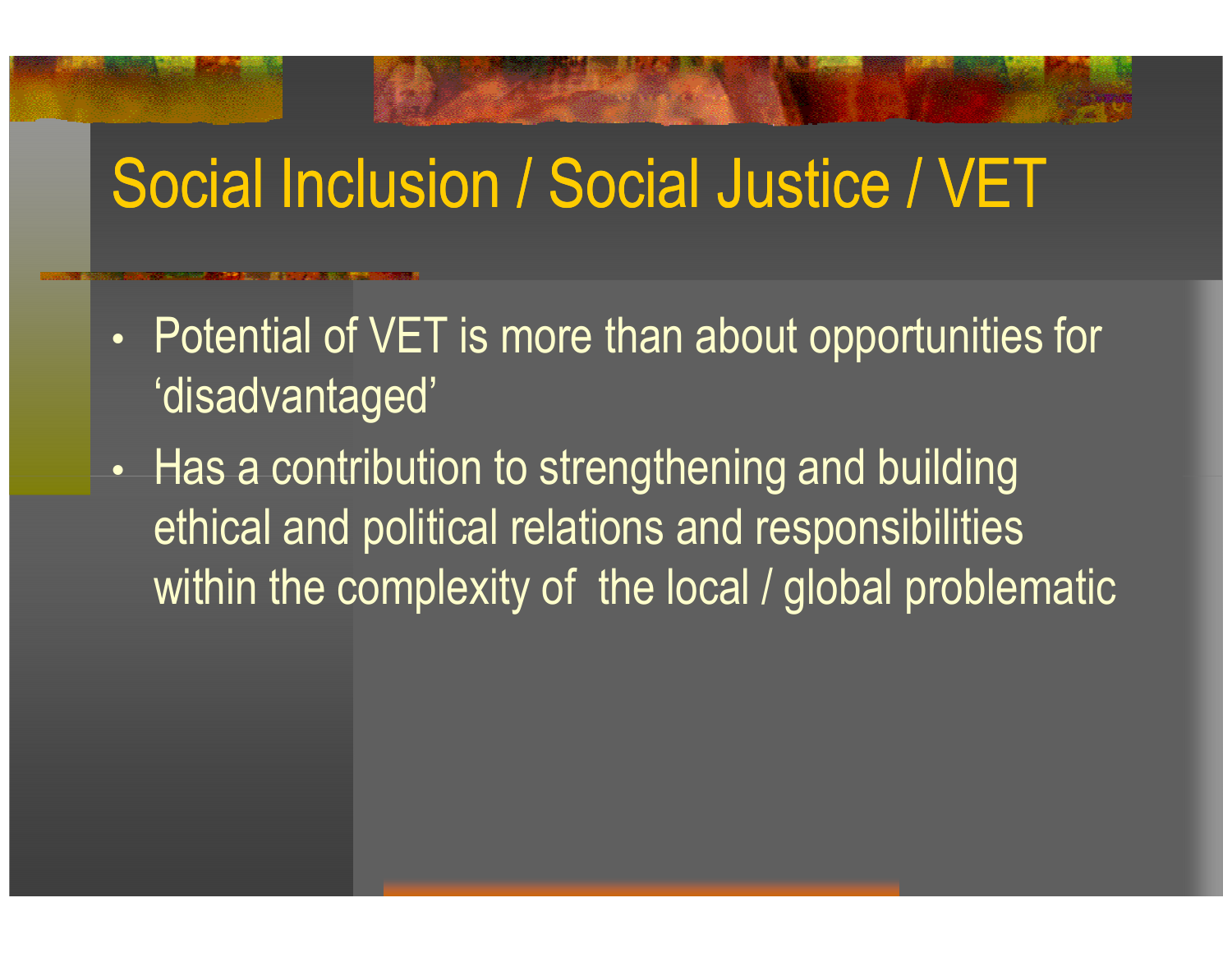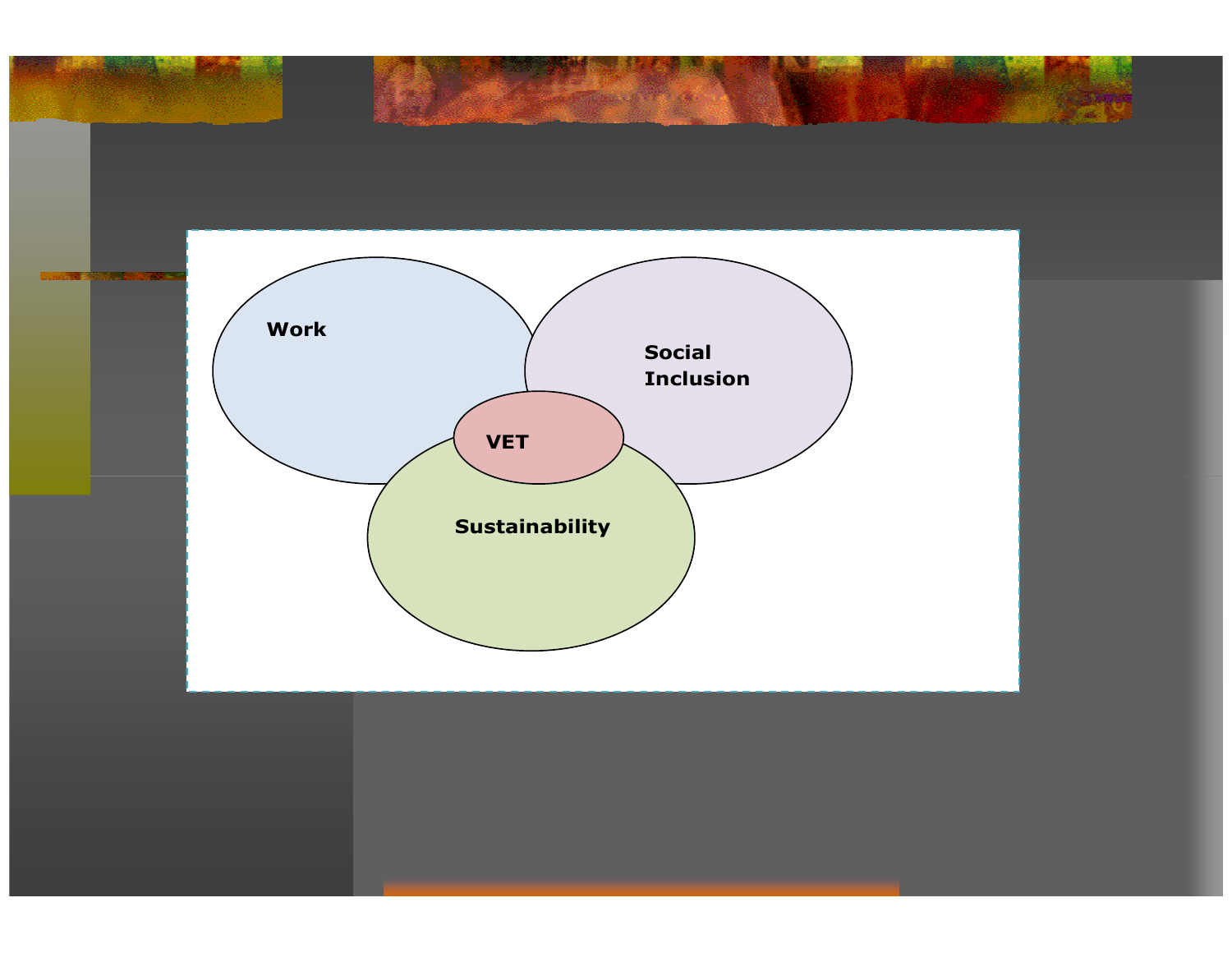#### Commonwealth Social Inclusion Priorities and Principles

- **Aspirations**
- reducing disadvantage
- increasing social, civic and economic participation
- developing a greater voice, combined with greater responsibilityApproaches
- building on individual and community strengths
- **B** building partnerships with key stakeholders
- **B** developing tailored services
- **EX** giving high priority to early intervention and prevention
- building joined-up services and whole of government(s) solutions
- using evidence and integrated data to inform policy
- using locational approaches
- **Ex** planning for sustainability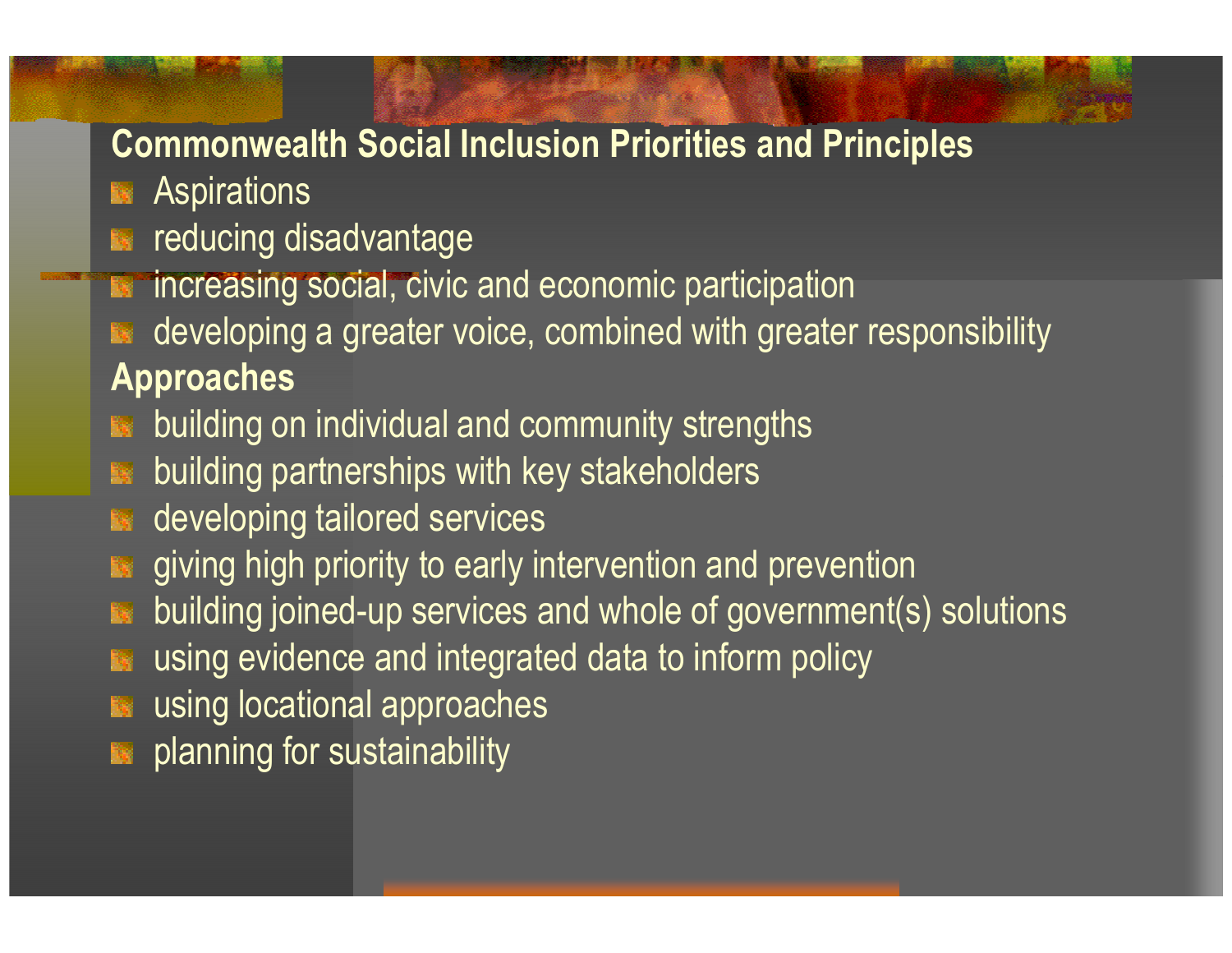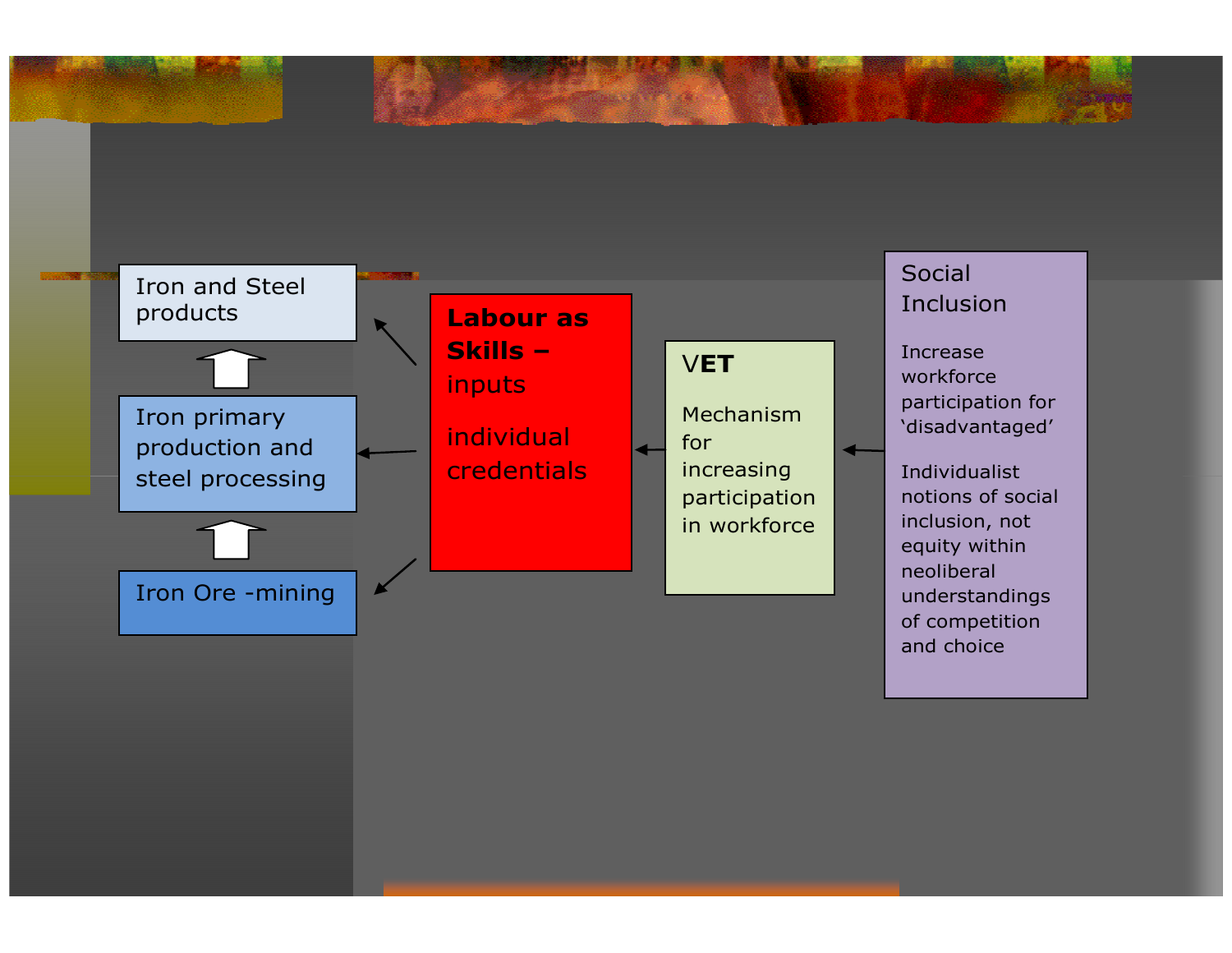# Assemblages within production / commodity chains

**Example Challenges linear model by focusing on connections** (Smith et al 2002, Ong 2006, Tsing 2010)**Assemblage, dispositif, sheaf, nodes** Collection of concepts, forces, practices around an ideal point of 'production'

Global / local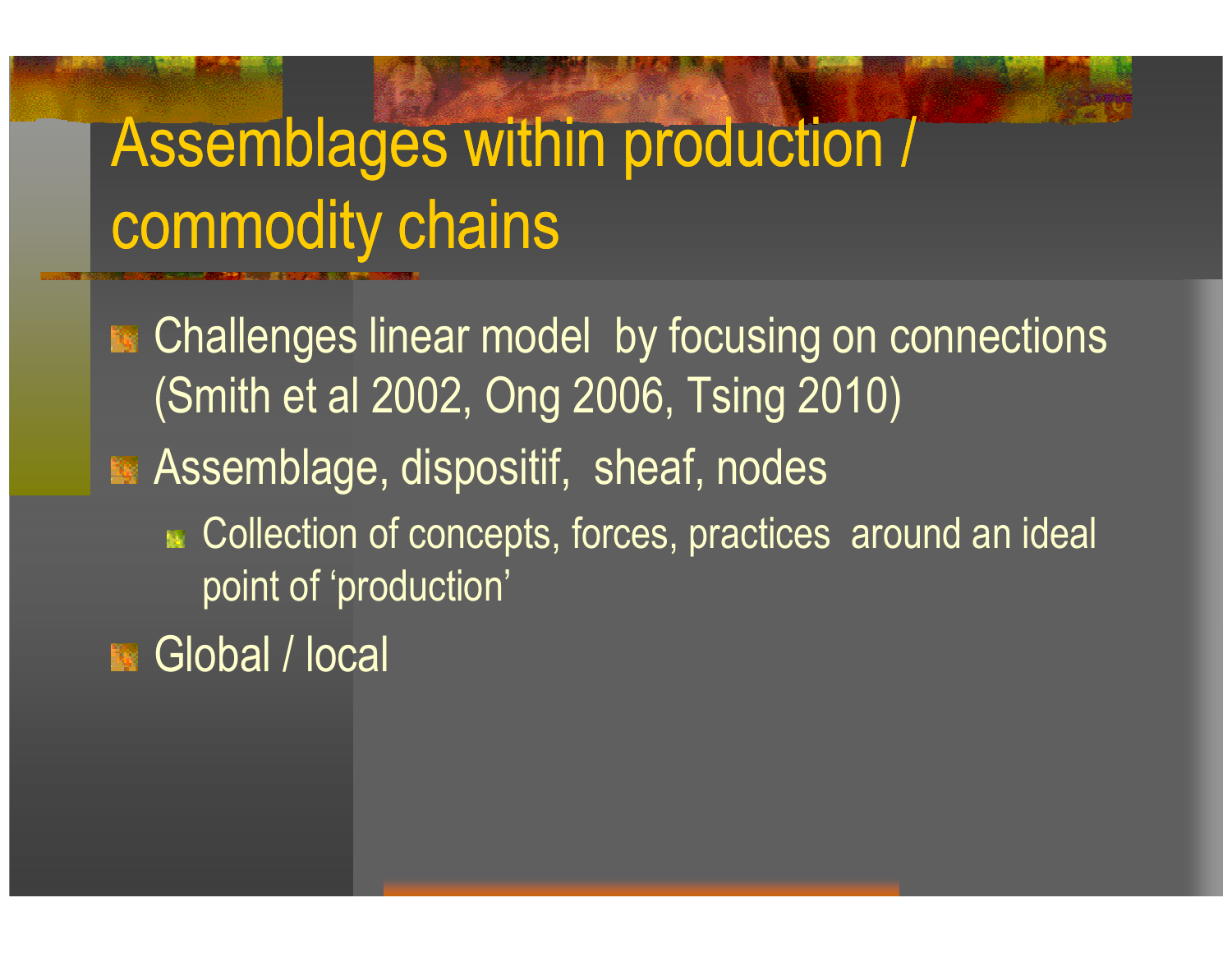# 'Company Towns'

A 'company town' one that is created, owned and maintained by a company Example – Iron Ore **Ex** Interesting socially **EX** An assemblage of ethical and political forces Some 'auto ethnographic' focus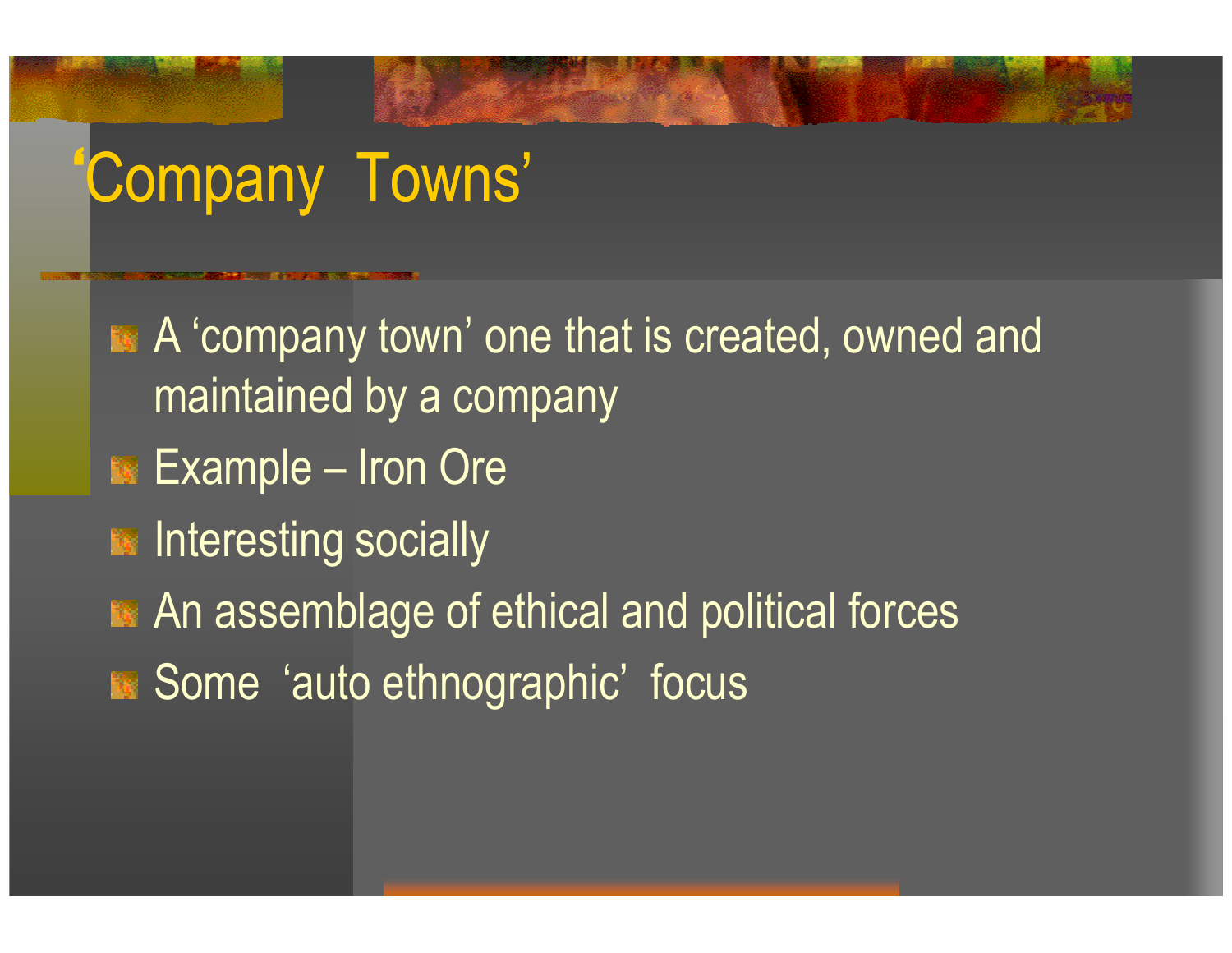

Closed 1989. Photo taken 2008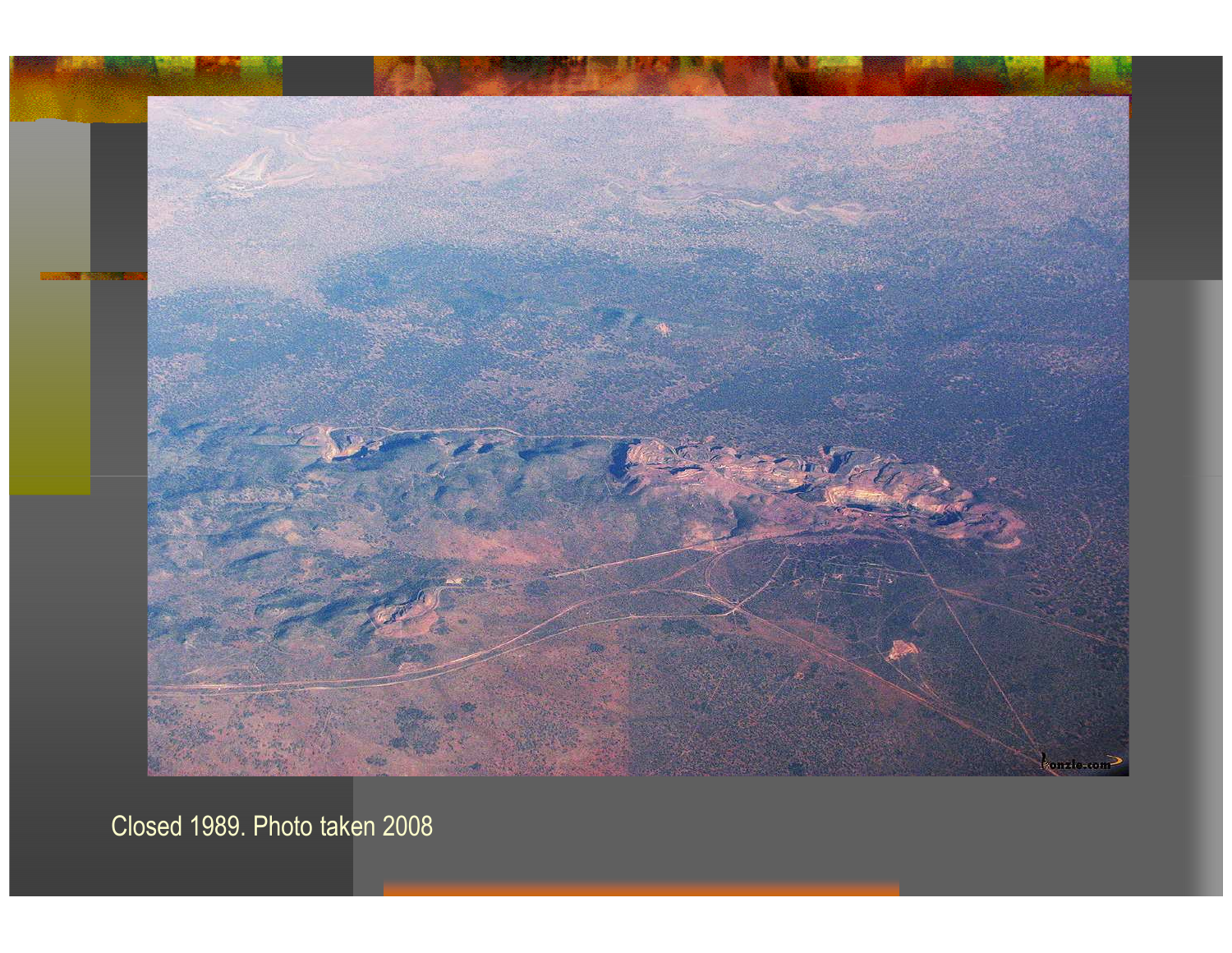### 'Wild West', drinking, male, utes

### **FI/FO camps**

...mining towns are not the wildly 医 dysfunctional communities but as reflected by their conventional suburban designs – surprisingly ordered and tranquil ( Sharma 1983 cited Petkova et al p.13,

### Red Dirt!

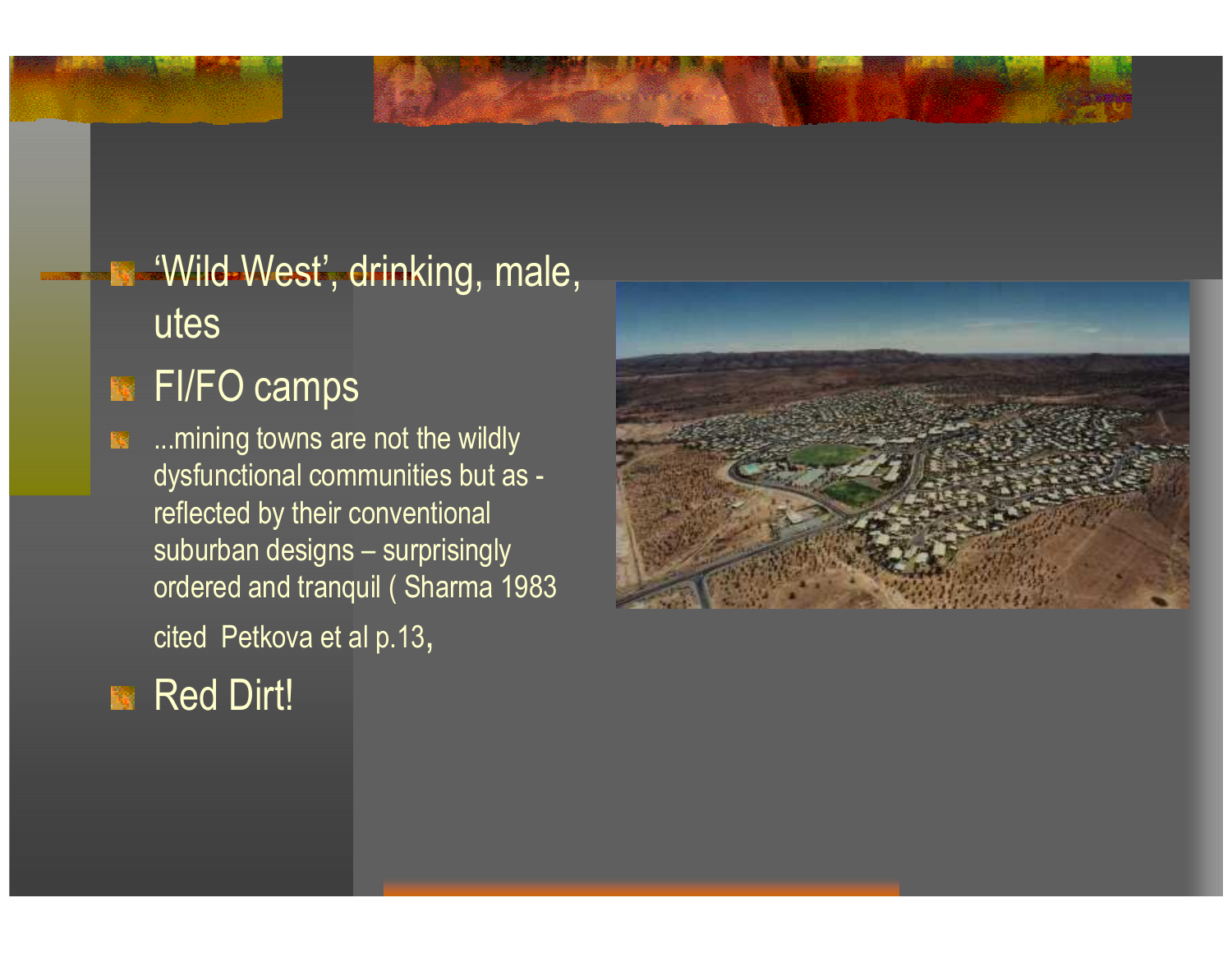## BHP

#### Newman

 As the largest town in the East Pilbara, Newman facilities include a large shopping centre, restaurants, sporting clubs, accommodation, medical and hospital facilities and more. There's a strong community spirit in Newman that makes it perfect for families.

#### Port Hedland

 Established as a service town for cattle grazers in the 1860s, Port Hedland was home to the gold rush population of the 1880s and was expanded when BHP Billiton began shipping iron ore in 1969. Now a thriving town of 15,000, it offers cultural, recreational and shopping facilities as well as national parks and coastal retreats within easy driving reach. The sister township of South Hedland, just 15 kilometres away, is a modern residential centre that increases the number of services offered to local residents.

In both Port Hedland and Newman the site is very close to residential areas, making it a short drive to work. There are regular buses to and from site.

Our fly-in, fly-out sites operate on a nine days on / five days off roster with charter flights form Perth directly to site.

(http://www.bhpbilliton.com/bb/ourBusinesses/ironOre/workingWithUsBhpBillitonIronOre.jsp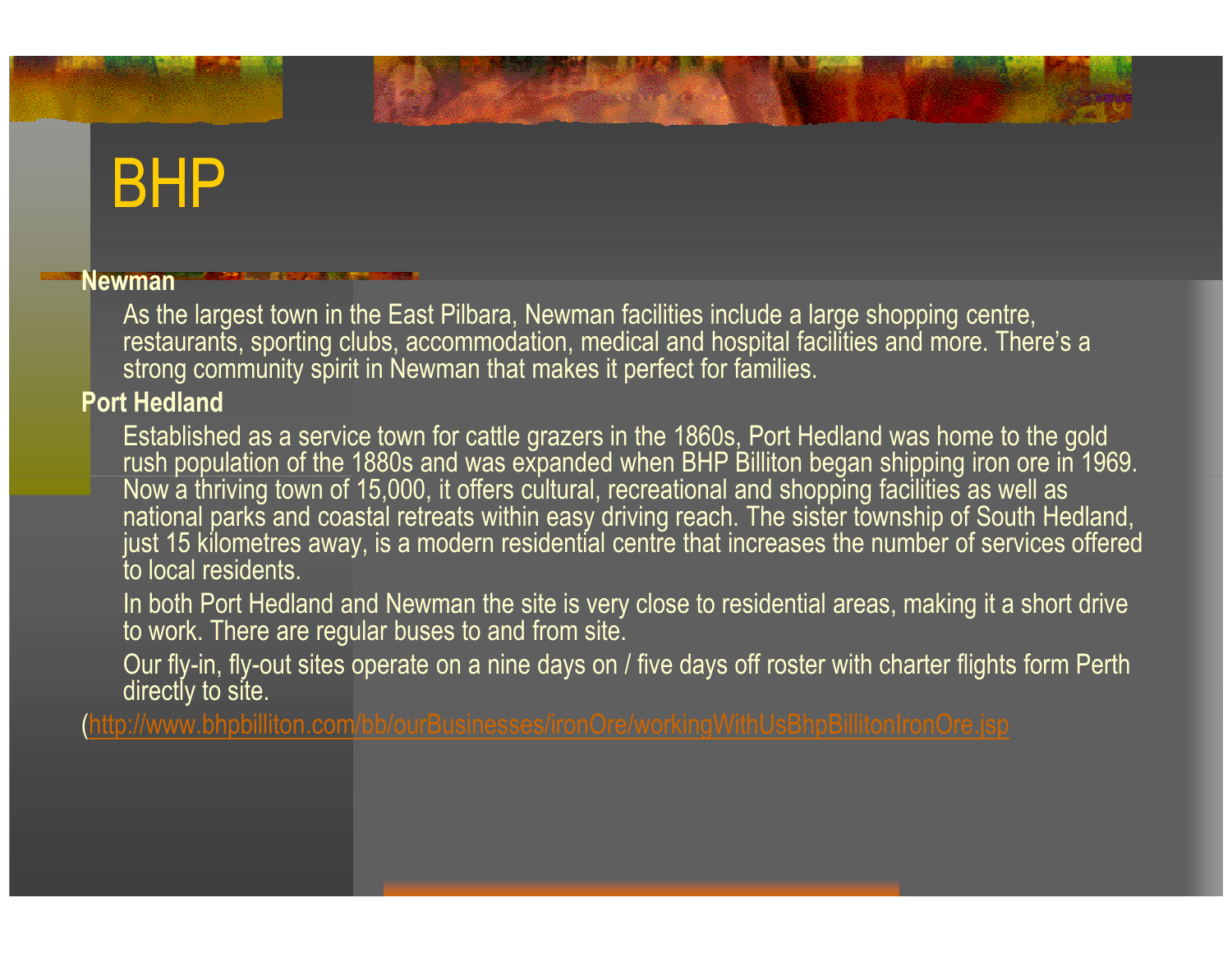## Rio Tinto

#### Tom Price

 Tom Price is one of the most attractive towns in the Pilbara with tree-lined streets and a relaxed country-town atmosphere.

It is named after the Kaiser Steel Vice President and Civil Engineer Thomas Moore<br>Price who developed a favourable study into iron ore mining in the Pilbara - just prior to the discovery of the Mount Tom Price deposit in 1962.

The town is 1564 kilometres north of Perth on the edge of the Hamersley Range, 747 metres above sea level - making it the 'highest' town in Western Australia.

Supporting a population of approximately 3500 people, Tom Price neighbours the Aboriginal communities of Wakathuni, Bellary and Youngaleena.

The town has two playgroups, two primary schools and one senior high school and major tourist attractions are the Karijini National Park, Wittenoom Gorges, Mt Nameless and the Mount Tom Price Mine.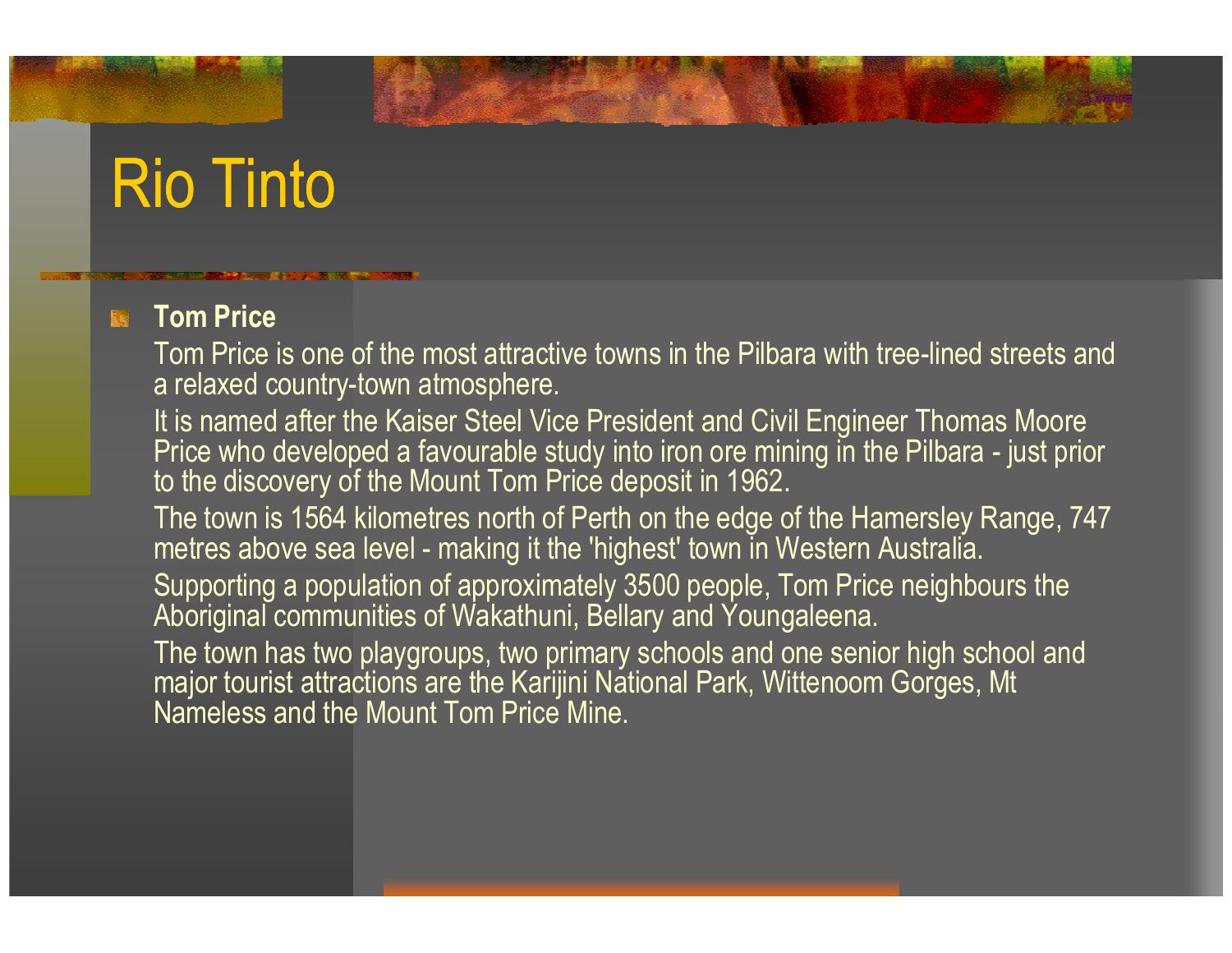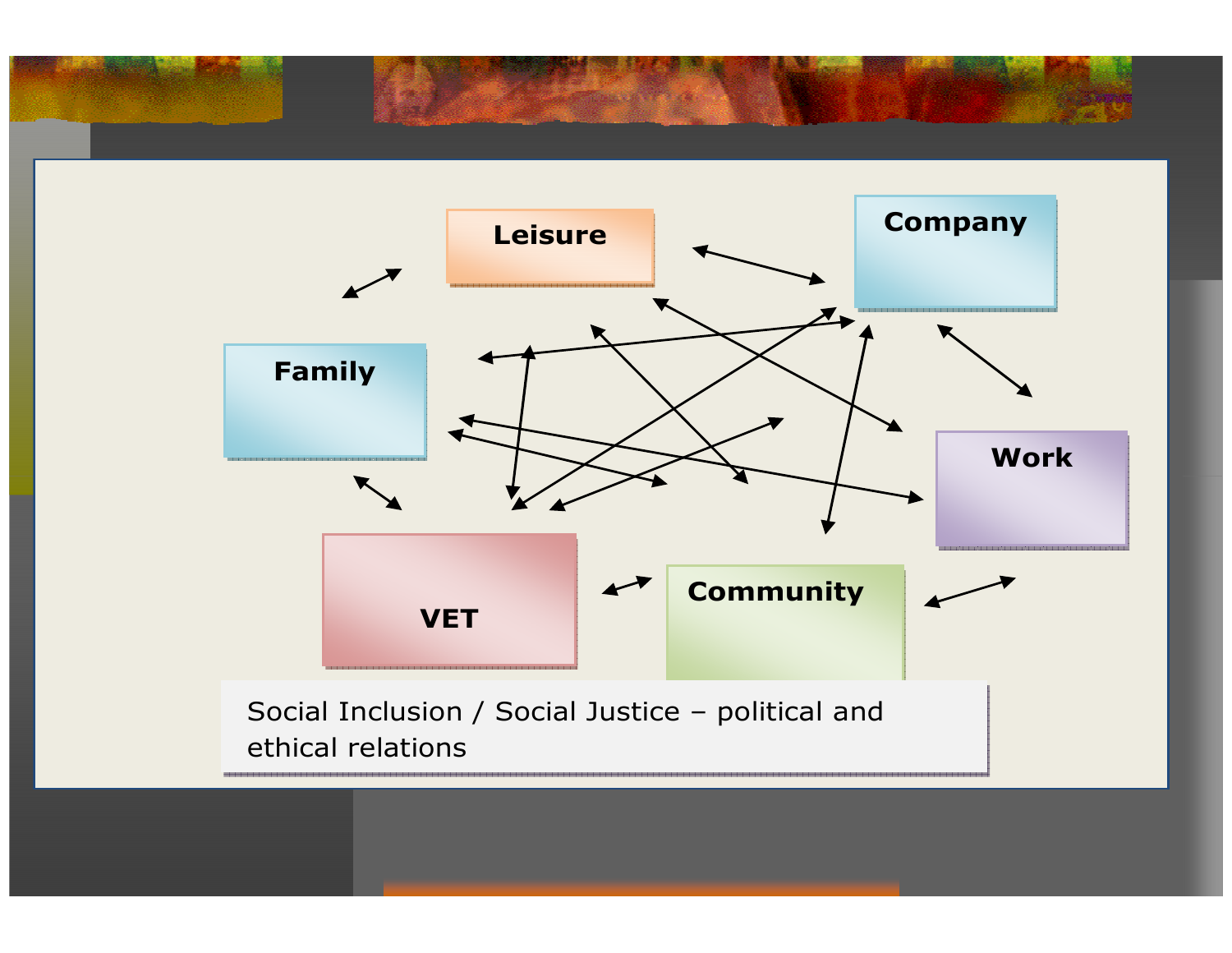The rhythm of the mine is the 籘 rhythm of the townWork is the common focus of the community**Hierarchies of the company** play out in cultural and social practices





**Isolation and boredom**